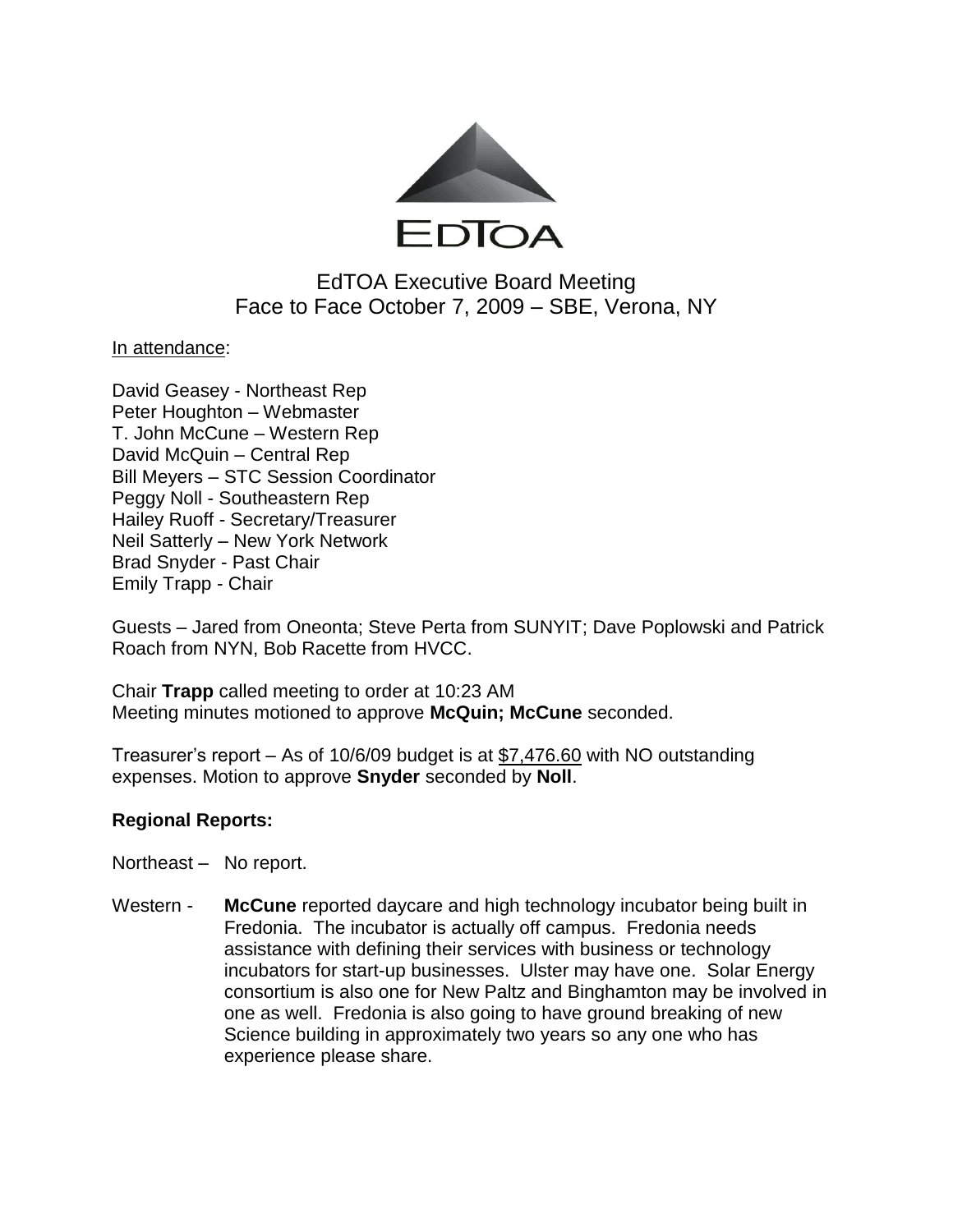- Central **McQuin** reported that Cornell is doing a demo/training with Extron on November 23rd. A registration is required. Oswego installed new Extron touch panels (configurable) in the President's conference room. It is not an item you can configure in a day but it is not too difficult. Will demo at the end of the meeting for anyone who would like to see it.
- Southeast President wants to build dorms at Duchess. It was suggested that they contact TC3 or Onondaga Community College or MVCC (Residence halls) for information on how their colleges handled this development. **McCune**  will send contact info from Jamestown CC to **Noll**.
- CCIO Not in attendance. Previous meeting minutes sent to EdTOA list.
- NYN- Later in the agenda.

### **Sub-Committee Reports:**

- Web Wants any updates sent to him now. Will be concentrating on updates for this for the near future.
- STC STC theme has been set. Cost will probably be \$175 for registration but the hotel will be \$109 a night. This is the state rate for the Syracuse area and far below the \$169 that was offered to us last year. Scholarships – registration and one night for 5 people (\$281 per person)?

**Ruoff** will send out prior contract and guidelines to X list.

Don't forget the UUP professional Development award that is available to 4 years. The guidelines are different for each campus so pay attention to your campus' deadlines.

#### **OLD Business:**

Service award nominations –

Need them for last year and this year. Please send nominations to **Trapp**  or **Ruoff** off list.

Plaques – Will stay in Cortland for this year. **Snyder** will work with **Ruoff** to get plaque updated and ready for STC 2010.

Marketing EdTOA –

We need to reach out to the campus' and market what EdTOA is and what they do.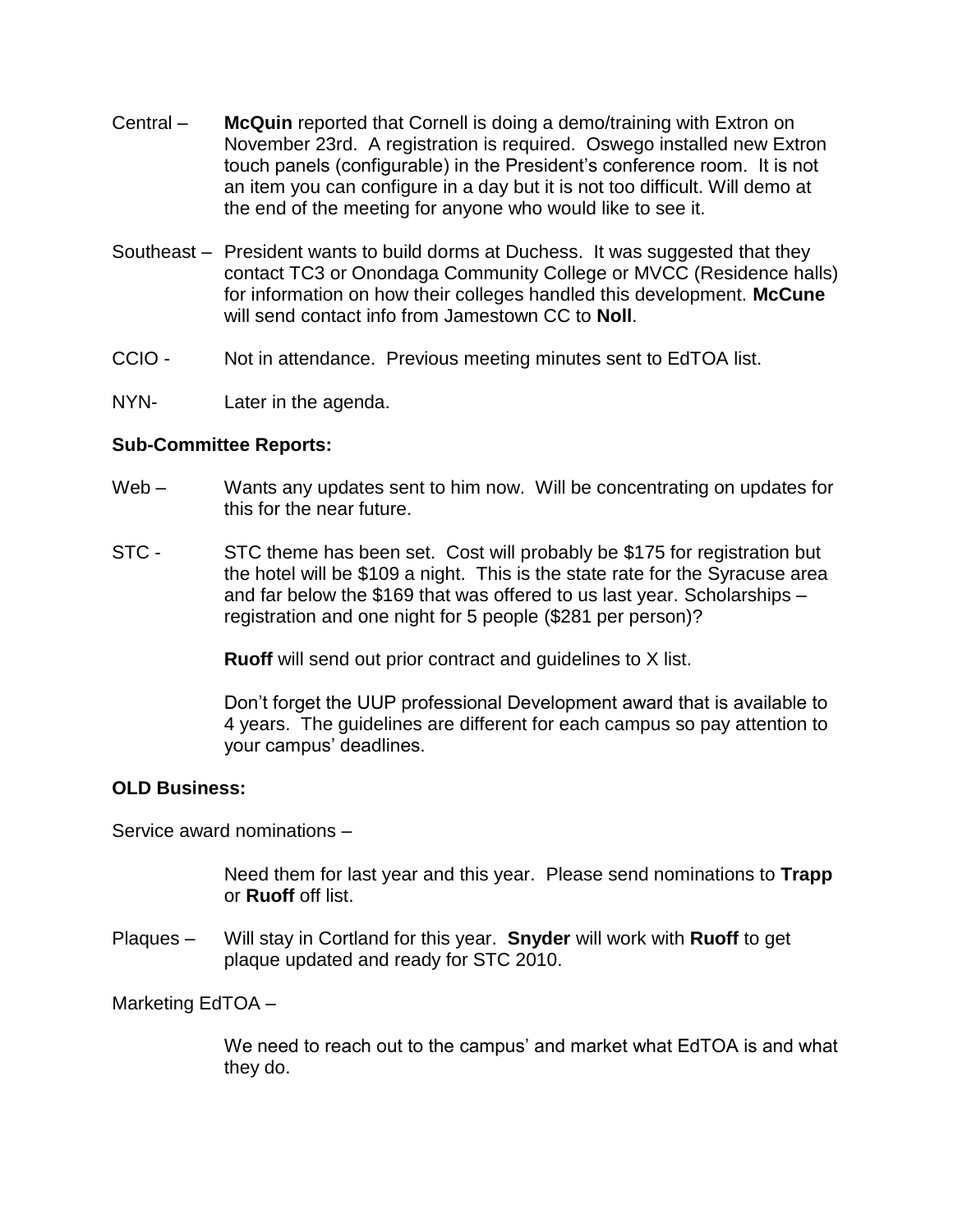Need Chair Elect –

The secretary was asked to cast one vote for the nomination of David McQuin to the Chair elect role. Unanimous approval of McQuin to be the chair for the 2010-2011 year. A chair elect; elect was also nominated: McCune.

#### **NEW Business:**

NYN – Neil Satterly –

NYN is here to re-introduce itself to SUNY. Why is NYN a part of SUNY? 7% of revenue is in direct correlation with SUNY…this is very, very low. OTB is the primary revenue maker for NYN.

Produces a lot of educational materials. They produce alot of mission relevant work but not a lot of SUNY relevant work. Trying to establish better relationships with the campuses and trying to find out what are the SUNY campuses doing and how can NYN help them? Articulate your needs and present them to NYN.

NYN needs to be relevant to SUNY. Education of the future is less about bricks and mortar and more about infrastructure and networking.

NYN wants to be compatible with the rest of SUNY. Satterly has contacted Kevin Stillman to speak to him.

Questions of branding rich media content is a big issue – colleges do not have the staffing needs to provide quality post production to their consumers.

Can EdTOA put together an emerging needs statement to NYN and then THEY can bring it up stating that 15 (20-30…) campuses have a need that NYN can need this…power in mass purchases. Service contracts; support problems (or lack thereof); can be addressed with a large group (one voice). We will find that we have better support if we all are in agreement.

Provost Lavallee has been contacted by **Chair Trapp** and **Satterly** but no response to date.

Do you "need" rich media for conferences? Classroom? Guest speakers? Special events? NYN would like to know. How can we move forward? EdTOA needs to be proactive.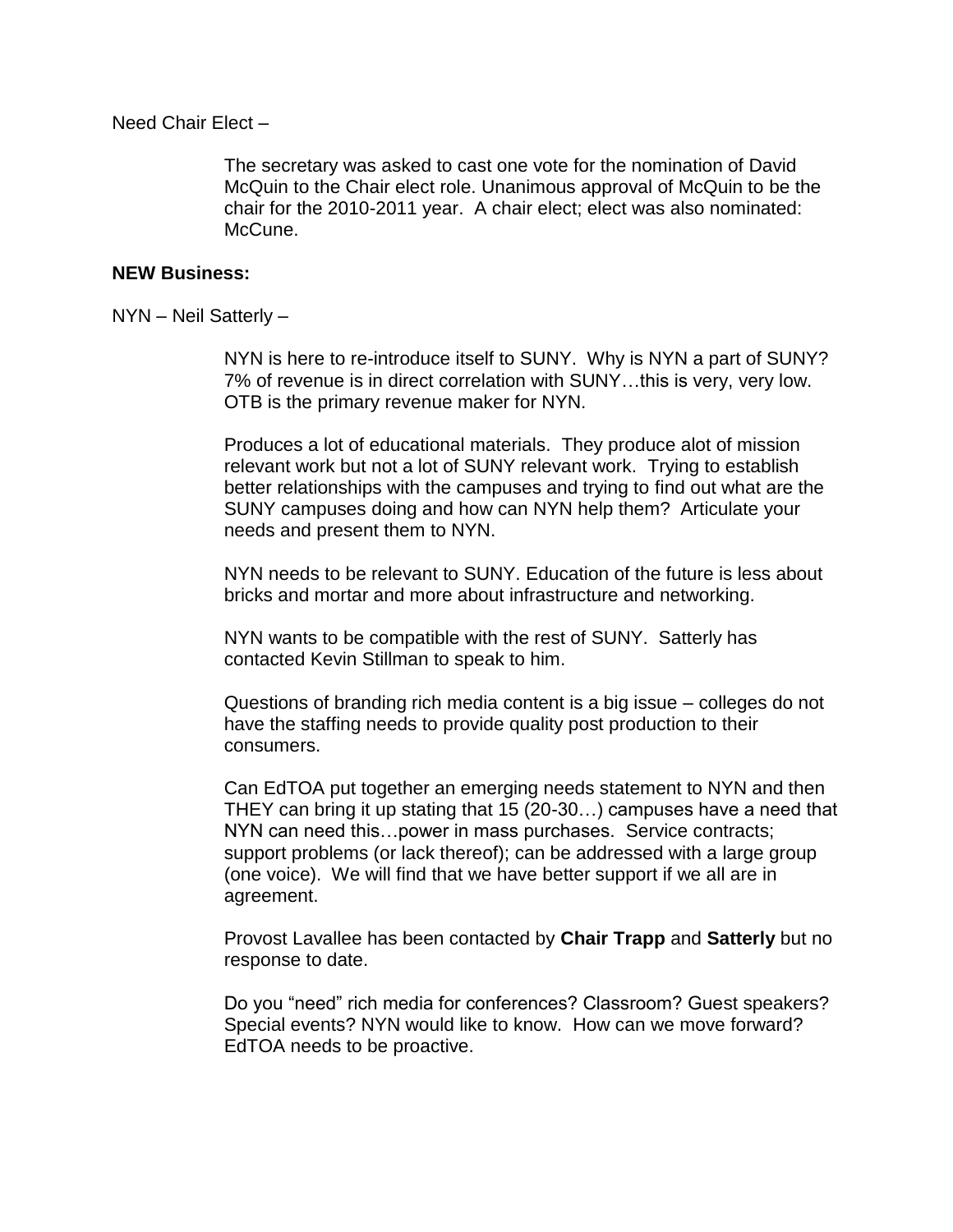**Roach** – Has been all over the world working on networks - Spoke about Accordant and what it can do for SUNY as a whole.

**Satterly** wants NYN to be compatible with whatever the colleges want to use.

Closed Captioning is a big issue with the campus; especially the cost and the turnaround time. Trying to comply with EO3 is not timely.

Discussion had to be wrapped up due to limited time.

NYN would like to do a special rich media event for EdTOA and would like to set something up in the next couple of weeks to o so. Satterly will send out an email to the entire list.

**Satterly** also wants to know if current investment in rich media systems would be a barrier for changing or using NYN services in the future.

**Satterly** handed out information package including DVD to representatives.

STC - Theme – Building IT for Tomorrow's Education

Sponsors – Possibly Accordant; AV Corp; - would like to see media related sponsors try to get medal sponsorships.

Session Ideas for 2010 – Get speakers names and presentation write up to Meyers.

Closed Captioning – ADA issues; web LED Digital Signage – what do you do with the infrastructure (who can adds content; who controls Extron – emerging technologies Learning Commons – Ruoff will pursue Classrooms – multiple interactive areas where faculty member teaches from the middle. Is the technology flexile enough for this type of collaboration? Supporting Teaching and Learning Centers (is this the same as the Learning Commons?) How are you dealing with staffing cuts?

Chair **Trapp** motion to close **Everyone** seconded; meeting adjourned at 12:28 PM.